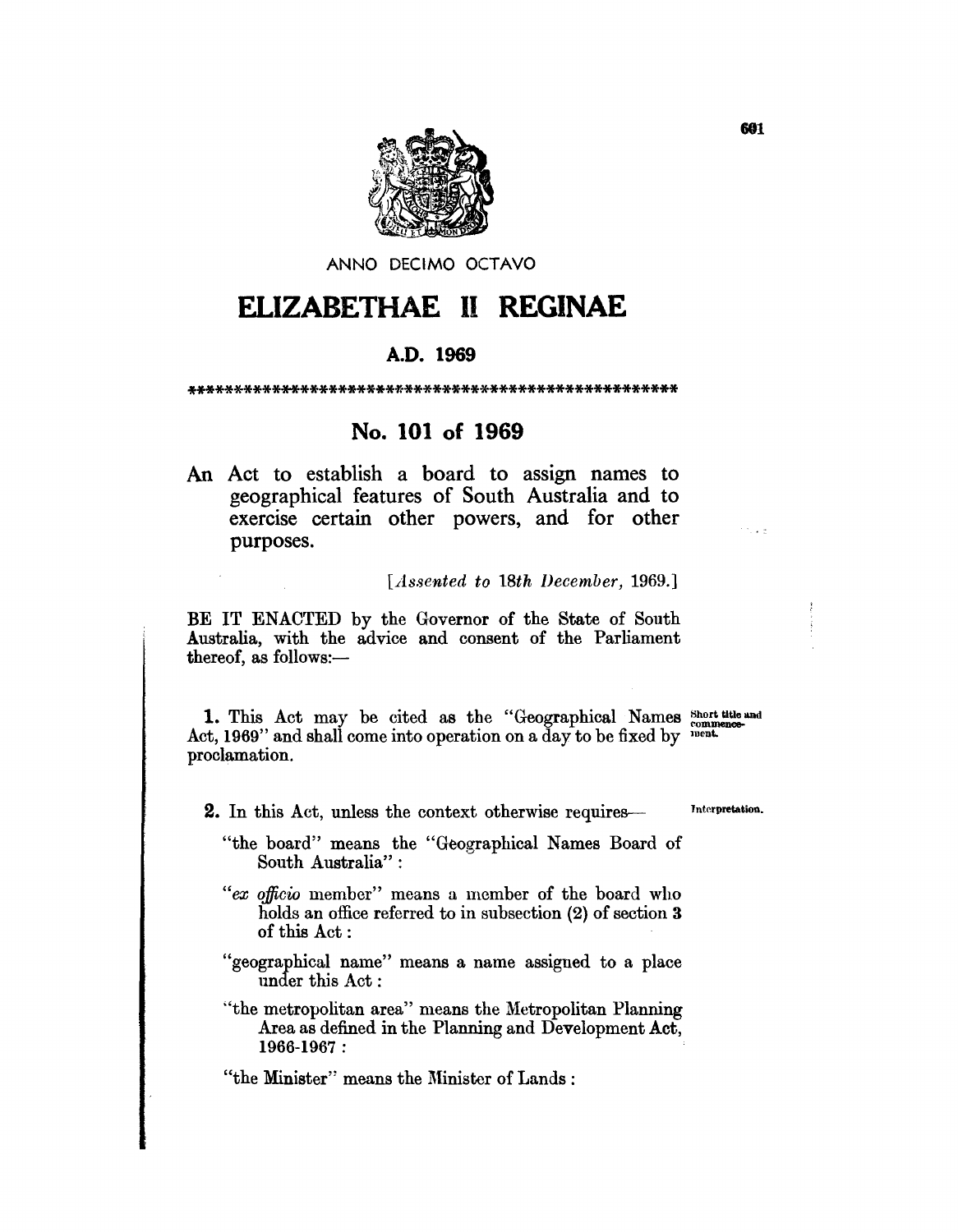- "nominated member" means a member of the board nominated by the holder of an office referred to in paragraph  $(c)$ ,  $(d)$  or  $(e)$  of subsection  $(2)$  of section 3 of this Act or nominated as a member of the board under paragraph  $(f)$  of that subsection:
- "place" includes any geographical or topographical feature and any region, area, locality, city, suburb, town, township, settlement, railway station, hospital, school and any other place or building that is, or is likely to be of public or historical interest :
- "recorded name" means the name hy which a place is designated on a map signed by the Surveyor-General or the Deputy Surveyor-General and deposited in the Land Office at Adelaide.
- "the Registrar" means the Registrar-General under the Real Property Act, 1886-1969, or the Registrar-General of Deeds under the Registration of Deeds Act, 1935-1962.

**Commercial Commercial** The Manager of the States

الم معامد<br>ال

Establishmont 3. (1) There shall be a board entitled the "Geographical Names Board of South Australia".

> (2) The board shall eonsist of six members appointed by the Governor of whom--

- $(a)$  one, who shall be the chairman of the board, shall be the person for the time being holding the office of Surveyor-General ;
- (b) one shall be the person for the time being holding the office of Chief Draftsman in the Department of Lands:
- (c) one shall be the person for the time being holding the office of Curator of Anthropology in the Museum Department or a person nominated by him;
- (d) one shall be the person for the time being holding the office of State Librarian or a person nominated by him;
- (e) one shall be the person for the time heing holding the office of Director of Planning or a person nominated by him;

and

 $(f)$  one shall be a person who is, in the opinion of the Governor, experienced in matters pertaining to nomenclature, nominated by the Local Government Association.

(3) If for any reason a memher of the board is unable or fails to act in his capacity as a member of the board, the Governor may appoint a suitable person to he a deputy of the member, and such a person, whilst so acting, shall be deemed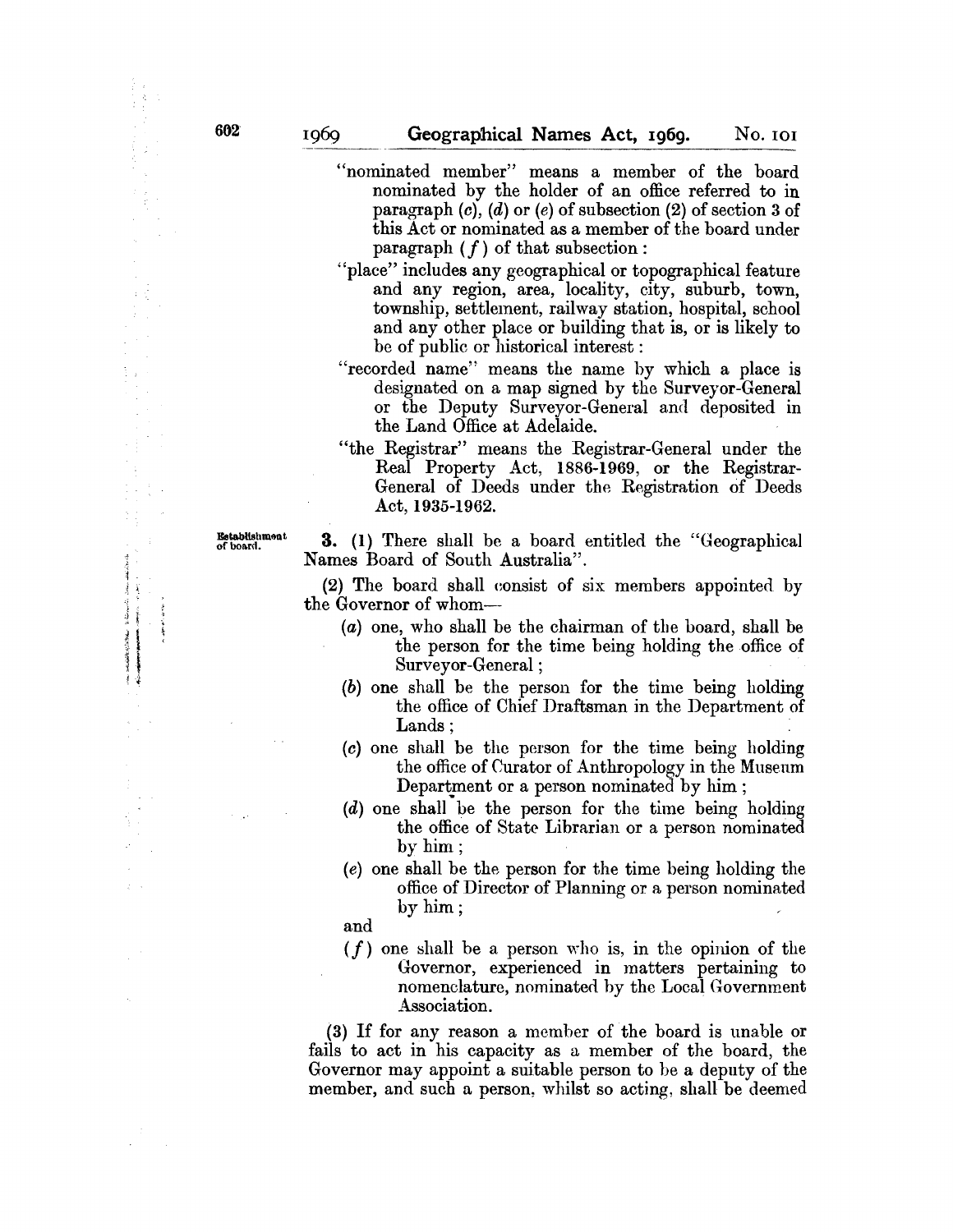to be a member of the board and shall have all the powers, authorities, duties and obligations of the member of whom he was appointed a deputy.

(4) The office of an *ex officio* member shall become vacant if the member ceases to hold the office by virtue of which he was entitled to be appointed a member of the board.

(5) A nominated member shall be appointed for a term of office, specified in the instrument of his appointment, not exceeding three years, but upon the expiration of a term of appointment, he shall be eligible for re-appointment.

(6) The Governor may, for any reason that, in his opinion, justifies the removal of a nominated member from office, remove that member from office. .

. (7) The office of a nominated member shall become vacant if--

(a) he dies;

(b) his term of office expires ;

(c) the person by whom he was nominated ceases to hold the office by virtue of which he was entitled to nominate him;

 $(d)$  he resigns by written notice addressed to the Governor;

(e) he attains the age of sixty-five years;

- or
- $(f)$  he is removed from office under subsection  $(6)$  of this section.

 $(8)$  The Governor shall, in accordance with this Act, make such appointments as are necessary to maintain the membership of the board.

**4.** (1) Three members of the board shall constitute a quorum Quorum etc. of the board and no business shall be transacted at a meeting unless a quorum is present.

(2) A decision carried by a majority of the votes cast by the members present at a meeting of the board shall be a decision of the board.

(3) The chairman shall preside at a meeting of the board and, in addition to a deliberative vote shall, in the event of an equality of votes, have a second or casting vote.

(4) In the absence of the Surveyor-General from a meeting of the board, the Deputy Surveyor-General shall act as, and have all the powers of the chairman, and when so acting, shall be deemed to be a member, and the chairman, of the board.

(5) The proceedings of the board may, subject to this Act, be conducted in any manner that the board thinks fit.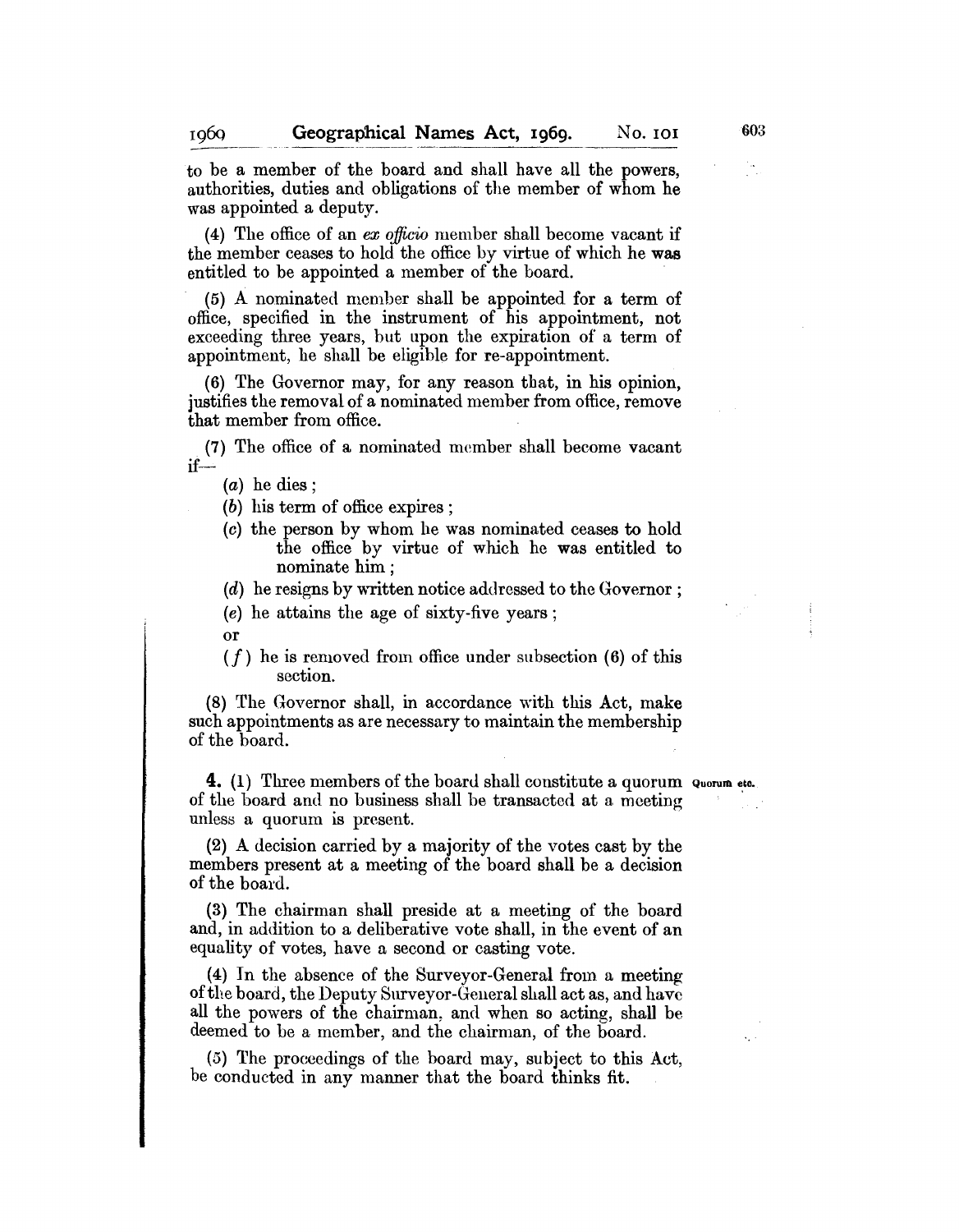Validity of<br>proceedings,<br>etc.

5. (1) An act or proceeding of the board shall not be invalid by reason only of a vacancy in its membership and, notwithstanding the subsequent discovery of a defect in the nomination or appointment of a member of the board, any such act or proceeding shall be as valid and effectual as if the member had been duly nominated or appointed.

(2) No liability shall attach to a member of the board for an act or omission by him or by the board in good faith and in the exercise or purported exercise of his or its powers or functions, or in the discharge or purported discharge of his or its duties under this Act.

Secretary.

6. (1) There shall be a secretary to the board appointed by the Governor.

(2) The person so appointed shall be subject to the Public Service Act, 1967.

(3) The office of secretary to the board may, if the Governor thinks fit, be held in conjunction with any other office in the public service of the State.

Board may<br>receive<br>assistance and advice.

n.· ~J j <sup>~</sup>," '1 . ' .. f ,~ Ĭ

 $\begin{array}{c} 1 \\ 1 \\ 2 \end{array}$  $\lambda_{\rm s}$  , and  $\lambda_{\rm s}$  $\mu$  and  $\mu$ 

7. (1) With the approval of the Minister, the board may in the exercise or discharge of its functions or obligations under this Act request the assistance or advice of such persons as it deems expedient.

(2) A person who, at the request of the board, has assisted or advised the board in the exercise or discharge of its functions or obligations under this Act, shall be entitled to such remuneration, allowances and expenses as may be determined by the board and approved by the Minister.

Names of<br>places within metropolitan area.

8. (1) The names respectively assigned to the places delineated as suburbs on Parliamentary Plan No. 336, dated the thirtieth day of August, 1968, signed by the Surveyor-General, and deposited in the Office of the Surveyor-General at Adelaide shall, subject to alteration or discontinuance in accordance with this Act, be the geographical names of the suburbs of the metropolitan area.

(2) The Surveyor-General shall, upon payment of the prescribed fee, furnish any person with a copy of the plan referred to in subsection (I) of this section.

Assignation of geographical

9. (1) If the board is satisfied that the recorded name of a place is a name that is by common usage assigned to that place, and that there are no variants of that name, or other names, that are by common usage assigned to that place, the board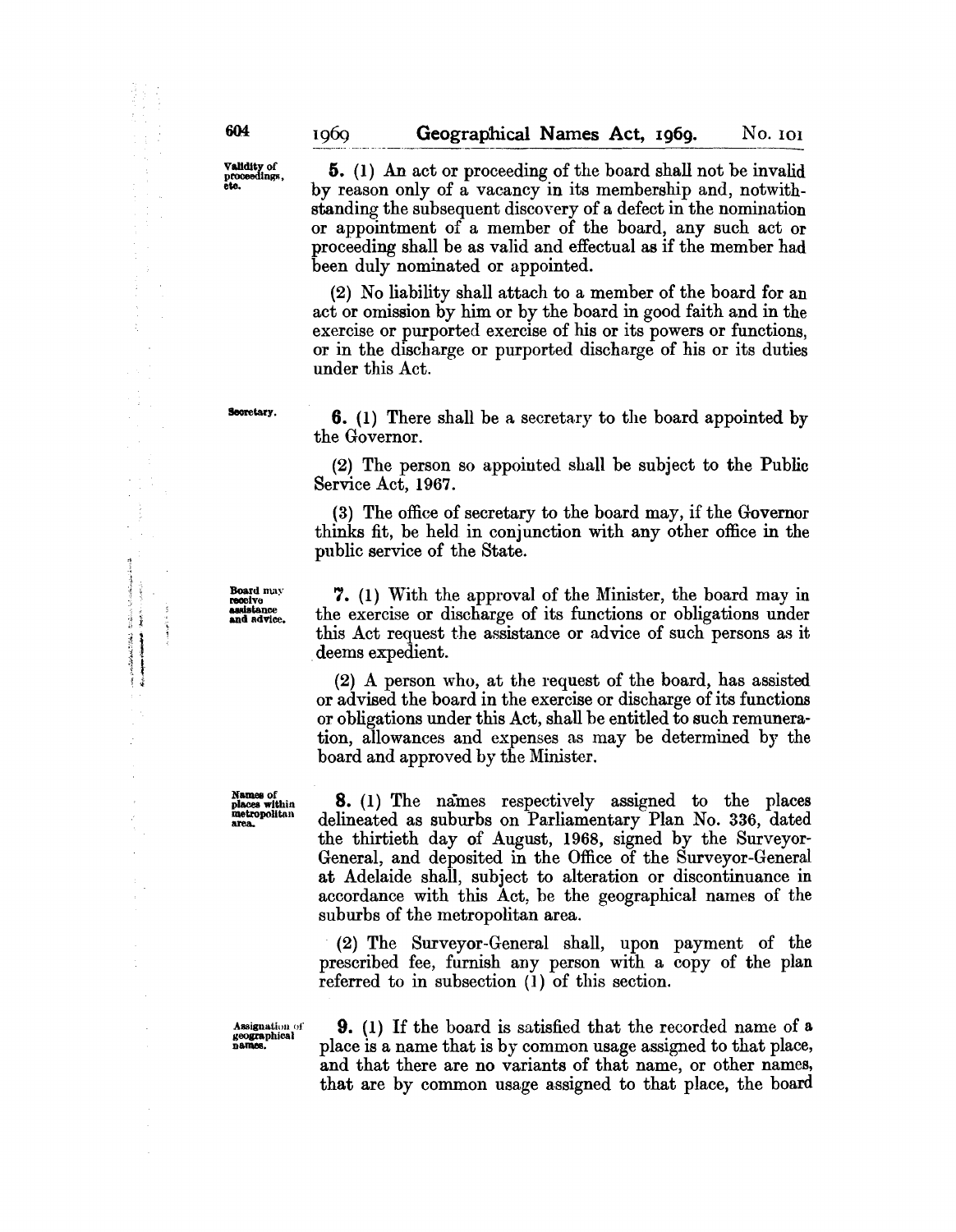may, by notice published in the *Gazette,* declare that name to be the geographical name of that place, and the name shall thereupon become and be the geographical name of the place.

(2) Except where a geographical name is assigned to a place under subsection (1) of this section, whenever the board proposes to assign a geographical name to a place or to alter the geographical name of a place, it shall cause to be published in the *Gazette* and in a newspaper circulating in the neighbourhood of that place, a notice in a form approved by the Minister setting out the geographical name that the board proposes to assign to the place, or the alteration that the board proposes to make to the geographical name of the place, together with a. description of the place.

(3) A person may, by instrument in writing served personally or by post upon the secretary to the board within one month of the publication of a notice under subsection (2) of this section,. object to the assignation of the geographical name mentioned in the notice to the place therein mentioned, or to the alteration of the geographical name as set out in the notice.

(4) An instrument under subsection (3) of this section shall set out, in detail, the grounds upon which the objector objects to the geographical name or the alteration thereto.

(5) The board shall consider all objections (if any) made under this section and after such consideration shall recommend to the Minister-

- (a) that the geographical name or alteration thereto set out in the notice published under subsection (2) of this section should be adopted;
- or

1060

(b) that the geographical name or alteration thereto set out in the notice published under subsection (2) of this section should not be adopted.

(6) Where the board recommends to the Minister that a geographical name or alteration thereto should be adopted notwithstanding that objection has been made, the board shall supply the Minister with a written summary of the grounds whereon the objection was based.

**10.** (1) If the board, after considering all objections (if any) Implementational made under section 9 of this Act, has recommended to the recommenda-Minister that a geographical name should be assigned to a place or that the geographical name of a place should be altered, the Minister may cause notice of that recommendation to be published in the *Gazette* whereupon-

(a) the geographical name recommended by the board shall become and be the geographical name of the place;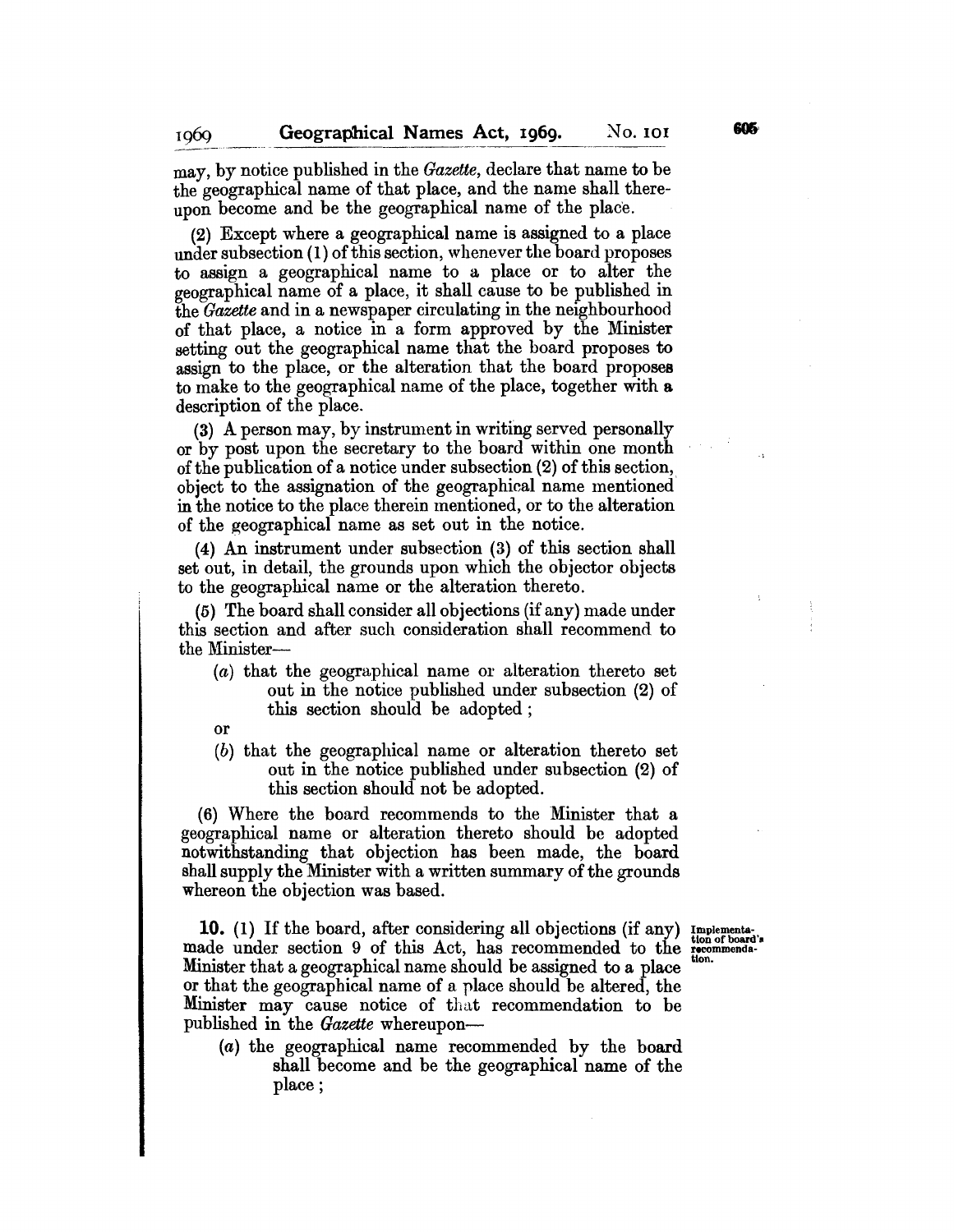or

(b) the geographical name as altered in accordance with the recommendation of the board shall become and be the geographical name of the place, and a geographical name previously assigned to the place shall cease to be the geographical name of the place.

(2) The Minister may, on the recommendation of the board, declare, by notice published in the *Gazette,* that a name shall be discontinued as the geographical name of a place referred to in the notice, and thereupon that name shall cease to be the geographical name of the place to which it was assigned.

Board to **11.** (1) The board may investigate and determine the form, researches. spelling, meaning, origin or history of any name assigned spelling, meaning, origin or history of any name assigned to any place and the application and usage thereof.

> (2) The board shall enquire into and make recommendations on any matters relating to the names assigned or to be assigned to any place, referred to it by the Minister,

Gazetteer.

 $\hat{\mathcal{A}}$ 

14、14、15、15、15、15、1

 $\label{eq:reduced} \begin{split} \mathcal{L}_{\mathcal{A}}(\mathcal{A}) &\leq \eta_1 \mathcal{M}_0 \mathcal{M}_0 \mathcal{M}_0 \mathcal{M}_0, \\ \mathcal{H}_{\mathcal{A}}(\mathcal{A}) &\leq \eta_2 \mathcal{M}_0 \mathcal{M}_0 \mathcal{M}_0 \mathcal{M}_0, \\ \mathcal{H}_{\mathcal{A}}(\mathcal{A}) &\leq \eta_2 \mathcal{M}_0 \mathcal{M}_0 \mathcal{M}_0 \mathcal{M}_0, \\ \mathcal{H}_{\mathcal{A}}(\mathcal{A}) &\leq \eta_2 \mathcal{M}_0 \mathcal{M}_$ 

 $\ddot{\phantom{a}}$ 

 $\label{eq:2.1} \mathcal{L} = \left\{ \begin{aligned} \mathcal{L} \left( \mathcal{L} \right) & = \left\{ \begin{aligned} \mathcal{L} \left( \mathcal{L} \right) & = \mathcal{L} \left( \mathcal{L} \right) \mathcal{L} \left( \mathcal{L} \right) \right\} \end{aligned} \right. \end{aligned}$  $\frac{1}{2}$ 

12. The board shall, from time to time, compile and cause to be published a gazetteer of geographical names containing such information in relation thereto as the board may determine.

Delegation.

13. (1) The board may delegate to the chairman any of its powers and functions under sections 11 and 12 of this Act.

(2) Any delegation under subsection (1) of this section shall be revocable at will, and shall not prevent the exercise of any power or the performance of any function by the board.

Offences.

14. (1) A person shall not publish or cause to be published any book, manual, pamphlet, guide, map or other document in which a name, other than the geographical name of a place to which a geographical name has been assigned and is in force under this Act at the time of publication, is represented, specifically or by implication, as being the name of that place at the time of publication.

Penalty: One hundred dollars.

(2) A person shall not in any pub1ic advertisement or notice identify, or refer to, any place to which a geographical name has been assigned otherwise than by its geographical name, or a description that includes its geographical name.

Penalty: One hundred dollars.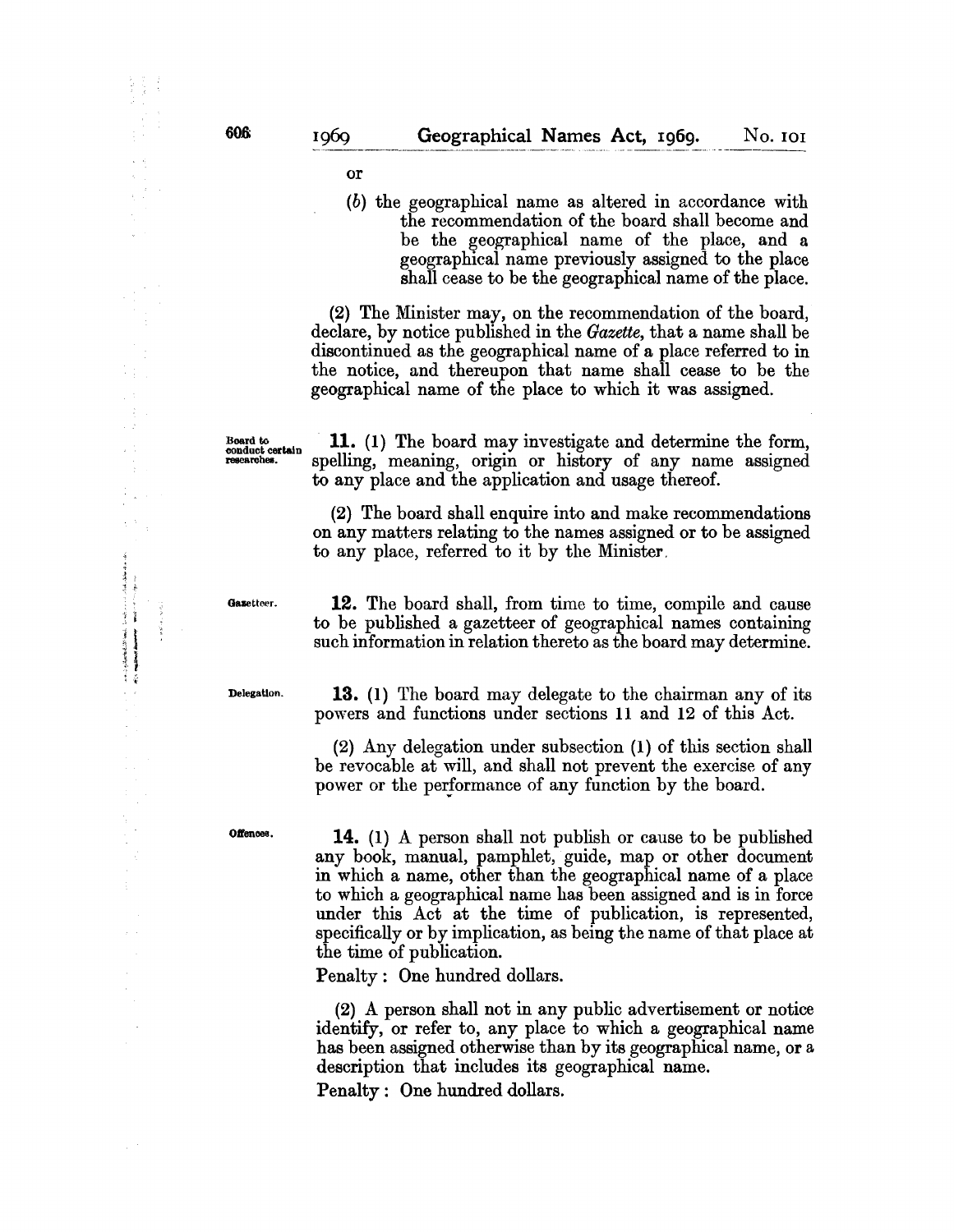15. (1) The board may, by instrument in writing, approve a name to be assigned to-

- (a) any hospital, school, college or educational institution established, or to be established, after the commencement of this Act;
- (b) any area that is, after the commencement of this Act, subdivided or re-subdivided for residential purposes, or that is to be so subdivided or re-subdivided;
- and
- (c) any other place or type or kind of place that the board, by notice published in the *Gazette,* specifies as a place, or type or kind of place, the name of which is required to be approved under this section.

(2) A person shall not erect or cause to be erected any sign, or publish or cause to be published any advertisement, notice or other writing that purports to bear or contain the name of a place or a place of a type or kind specified in subsection (1) of this section or a notice under that subsection, which name has not been approved by the board.

Penalty: One hundred dollars.

**16.** (1) Nothing in this Act and nothing done pursuant to this  $\lim_{\theta \to 0}$  affect Act shall affect the operation or validity of any instrument or fights and agreement whereby rights or liabilities are created or imposed.

(2) Nothing in this Act imposes any obligation upon, or otherwise affects, or applies to, the Registrar.

17. This Act shall not apply to or in relation to the name of-

- (a) any municipality, district. or ward constituted or established under the Local Government Act, 1934-1969 ;
- (b) any electoral district, division or subdivision established under the Constitution Act, 1934-1969, or the Electoral Act, 1929-1969;
- (c) any road or street;
- or
- (d) any place, or place of a type or kind, that the Governor declares by proclamation (which he is hereby empowered to do) to he exempt from the provisions of this Act.

18. (1) The board shall, as soon as practicable after the Report. thirtieth day of June in each year, cause a report in writing on the business transacted by the board during the year ended on that day, to be prepared and forwarded to the Minister.

Act not to apply to<br>certain places.

Certain places<br>not to be<br>named withont<br>approval.